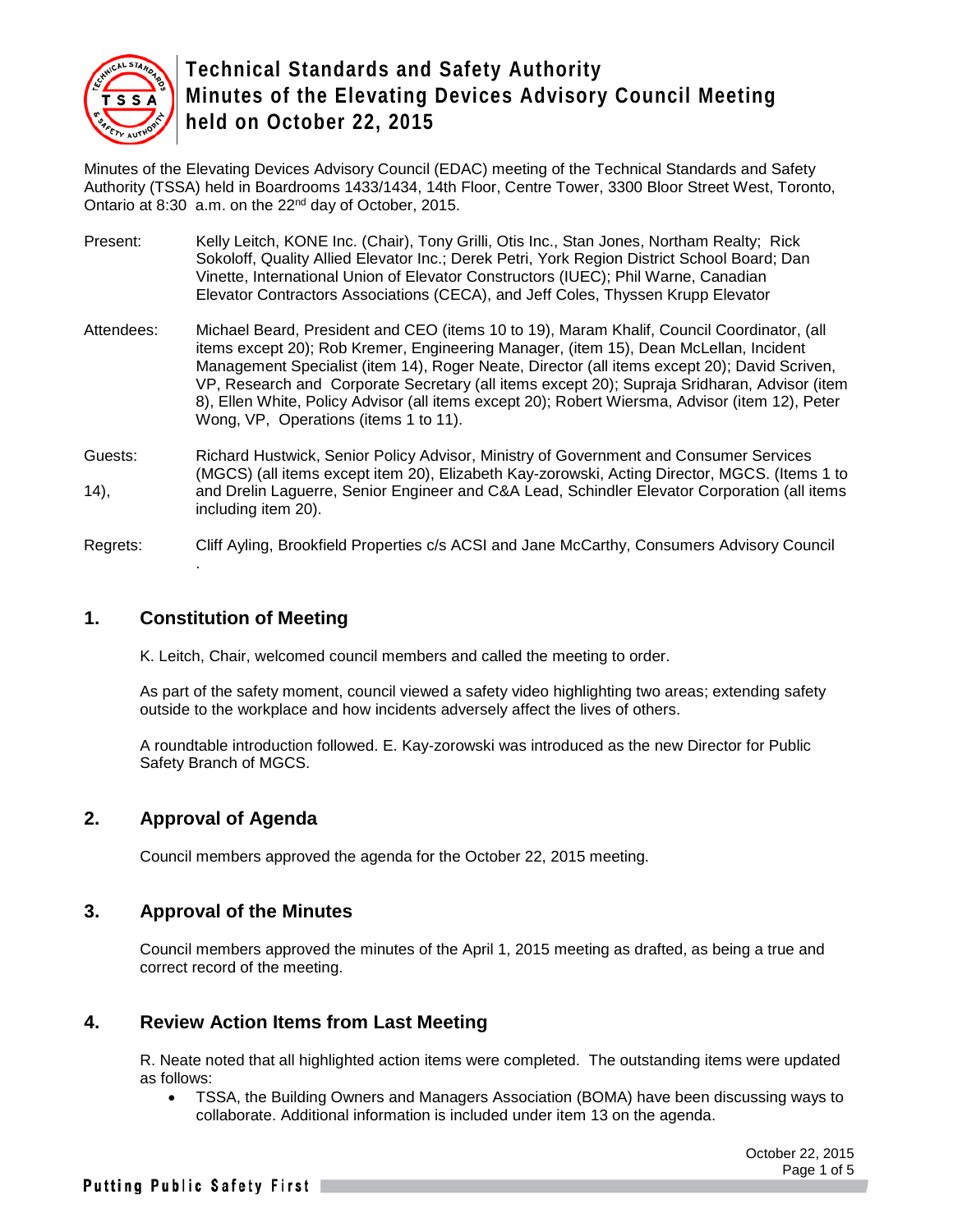

• Representation from the following associations and organizations, including the Federation of Rental-Housing Providers of Ontario (FRPO), The Association of Condominium Managers of Ontario (ACMO), and Toronto Transit Commission (TTC) remain in progress and an update will be provided at the next meeting.

The process for replacing members on the Advisory Council and the Training and Certification Advisory Board (TCAB) was discussed and confirmed.

### **5. Council Chair's Report**

As part of the advanced materials for this meeting, members received Council Chair's annual report to the President and CEO, which was treated as read.

### **6. TSSA President and CEO's Report**

As part of the advanced materials for this meeting, members received a report from the President and CEO regarding TSSA's key activities over the last quarter, which was treated as read.

M. Beard highlighted relocation of TSSA's Head Office in 2016, which will result in significant savings. The possibility of freezing the fee schedule for another year was also noted.

A video was shown highlighting the 2015 safety award recipients from TSSA's Annual General Meeting.

### **7. Ministry of Government and Consumer Services (MGCS) Update**

As part of the advanced materials for this meeting, members received a report from MGCS, which was treated as read.

R. Hustwick noted that a notice to amend TSS's Act was sent to all councils to provide feedback, which was due on October 20, 2015. The majority of council members agreed with the proposal; however, a few recommended reconsidering the proposed appeal period of 30 days. Some of the owners noted in order to appeal an order; they need more than 30 days because orders and invoices given on-site may not reach their headquarters in time.

### **8. Annual State of Public Safety Report and Compliance Report**

With the aid of a PowerPoint presentation, which forms part of the record of the meeting, S. Sridharan provided an overview of TSSA's annual state of public safety, followed by R. Neate who provided an update on the Elevating Devices Safety Program.

A discussion ensued around user behavior and its impact on elevators and escalators safety. The challenges of collecting data from user related incidents was noted. The industry was reminded that the data gathered from reported incidents, including near misses, is used to support the safety priority setting and action plan development.

Industry was encouraged to share incident reporting requirements and benefits with the industry stakeholders that they represent.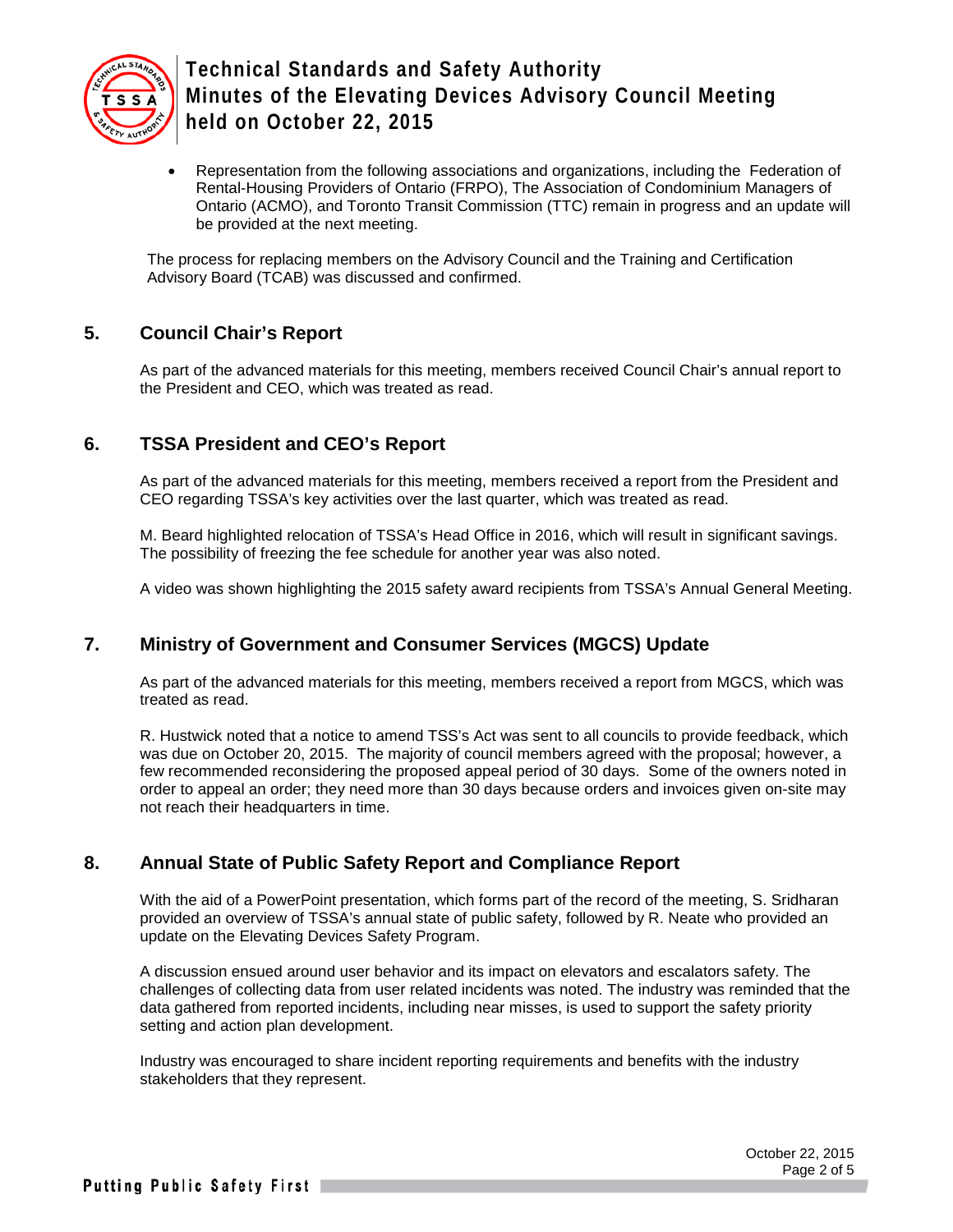

#### **9. Open Data Initiative**

With the aid of a PowerPoint presentation, which forms part of the record of the meeting, R. Hustwick provided an overview of MGCS's Open Government Initiative.

This initiative affects government's ministries and their agencies, and while TSSA is not considered an agency and as such not directly subject, it has been encouraged to be aligned with similar initiatives.

In relation to TSSA, R. Neate also informed council that the Chief Safety and Risk Officer and Board of Directors supports this initiative in principle and encouraged TSSA to explore opportunities to engage. As such, TSSA's approach to open data will be considered in the context of its 20/20 initiative that is guiding the development of its business processes and supporting information systems. It was noted that some basic data such as whether a device is licensed, could be shared earlier if this would provide value.

Further discussion focused on the integrity and accuracy of data and being aware of commercial sensitivities of the industry.

The progress of this initiative will be a standing item on the agenda. TSSA will share its progress with the council.

ACTION: Open data initiative will be a standing item on the agenda.

#### **10. Priority Safety Issue: Public Education/Awareness**

D. Scriven informed Council that the public education report was in progress due to a number of research activities currently underway and a report will be presented at the next meeting.

#### **11. Priority Safety Issues: Compliance Rates and Contractors' Data**

With the aid of a PowerPoint presentation, which forms part of the record of the meeting, R. Neate provided information about compliance rates and contractors' data.

R. Neate reported to council that TSSA continues to see a large range (zero to 75%) between contractors in terms of the rate at which they pass inspection on the first visit. He noted that TSSA is embarking on a strategy to rectify this issue by seeking to build partnerships with contractors. TSSA will focus on low performers but also hopes to learn best practices from the high performers.

As part of its goal to build partnerships with industry, R. Neate noted that TSSA's shutdown policy has been eliminated. He noted that the now discontinued policy was having an undesirable effect on the users of elevators and did not result in an increase in compliance as intended. He also noted that TSSA has increased the offering rate of the Declaration of Compliance option, which can be applied, to low and medium risk orders. TSSA has observed that some contractors appear to be taking maintenance jobs that they could not fulfil due to a lack of qualitied resources. R. Neate noted that the solution may be to limit or restrict the contractor license for contractors that continue to be non-compliant.

The process of Declaration of Compliance (DOC) was further discussed. TSSA is now providing reminders to the building owners and contractors to resolve outstanding orders prior to the deadline for the time to comply date. The challenges of finding the right person to receive these reminders was discussed. Moving forward, TSSA's 20/20 initiative will capture an owner's profile and data for the right person to engage in the process of DOC.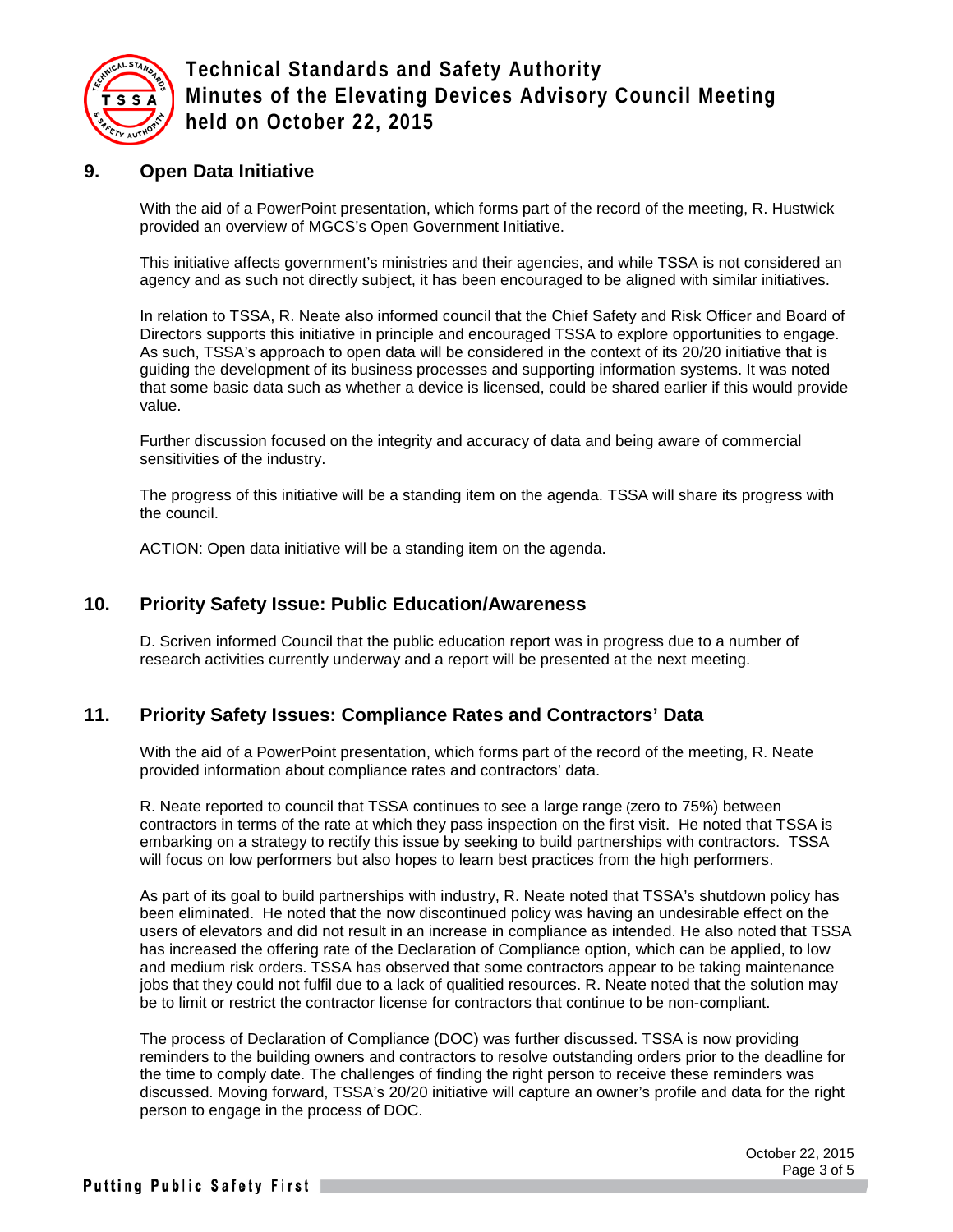

### **12. Risk Based Scheduling 2.5**

With the aid of a PowerPoint presentation, which forms part of the record of the meeting, R. Wiersma highlighted the risk based scheduling at TSSA and its enhanced features in the Elevating Devices Safety Program.

R. Neate advised contractors that they could positively impact their customers and the frequency of TSSA inspections by taking steps to reduce the number of orders they receive on periodic inspections.

### **13. Priority Safety Issue: Communication with Owners and Managers**

R. Neate informed council that TSSA provided a presentation on the Maintenance Control Program to BOMA members and although attendance was low, there were several property managers in attendance.

Industry was encouraged to subscribe to TSSA's Exchange blog for communication updates.

## **14. Maintenance Control Program (MCP) Update**

S. Jones informed Council that building owners met to discuss the progress of MCP. He highlighted some of the concerns discussed at the meetings, which included: the added cost to maintenance contracts, the timing of the implementation, a reluctance by mechanics to support the MCP.

The decision to adopt MCP in Ontario was discussed thoroughly and it was noted that the MCP was part of the overall harmonization of codes in North America. It was reiterated that the council was involved in the process of planning and launching the MCP, including their recommendation to delay the implementation date, which was granted.

D. McLellan highlighted how MCP program works and the requirements under the appropriate elevating codes were also further highlighted and discussed

### **15. Engineering Update**

*Director's Order:* There are no director's orders currently being drafted. The Code Adoption Document for the 2013 code is currently in progress.

*Design Submission Backlog Update:* the turnaround time is currently four weeks. There are still a significant number of rush orders.

*Hoistway Lighting Update:* A special task group of the A17 Hoistway Committee is currently discussing an Ontario Coroners' Jury recommendation regarding hoistway lighting stemming from the death of Ross Angus. The task group will be undertaking a detailed risk assessment to determine what changes are warranted.

### **16. Field Advisory Committee (FAC) Update**

There has not been a FAC meeting since the last EDAC meeting. He encouraged all EDAC and FAC members to submit issues and agenda items via email at toedfac@tssa.org

The issue of machine guarding was discussed thoroughly. R. Kremer advised that the issue will be raised again at FAC.